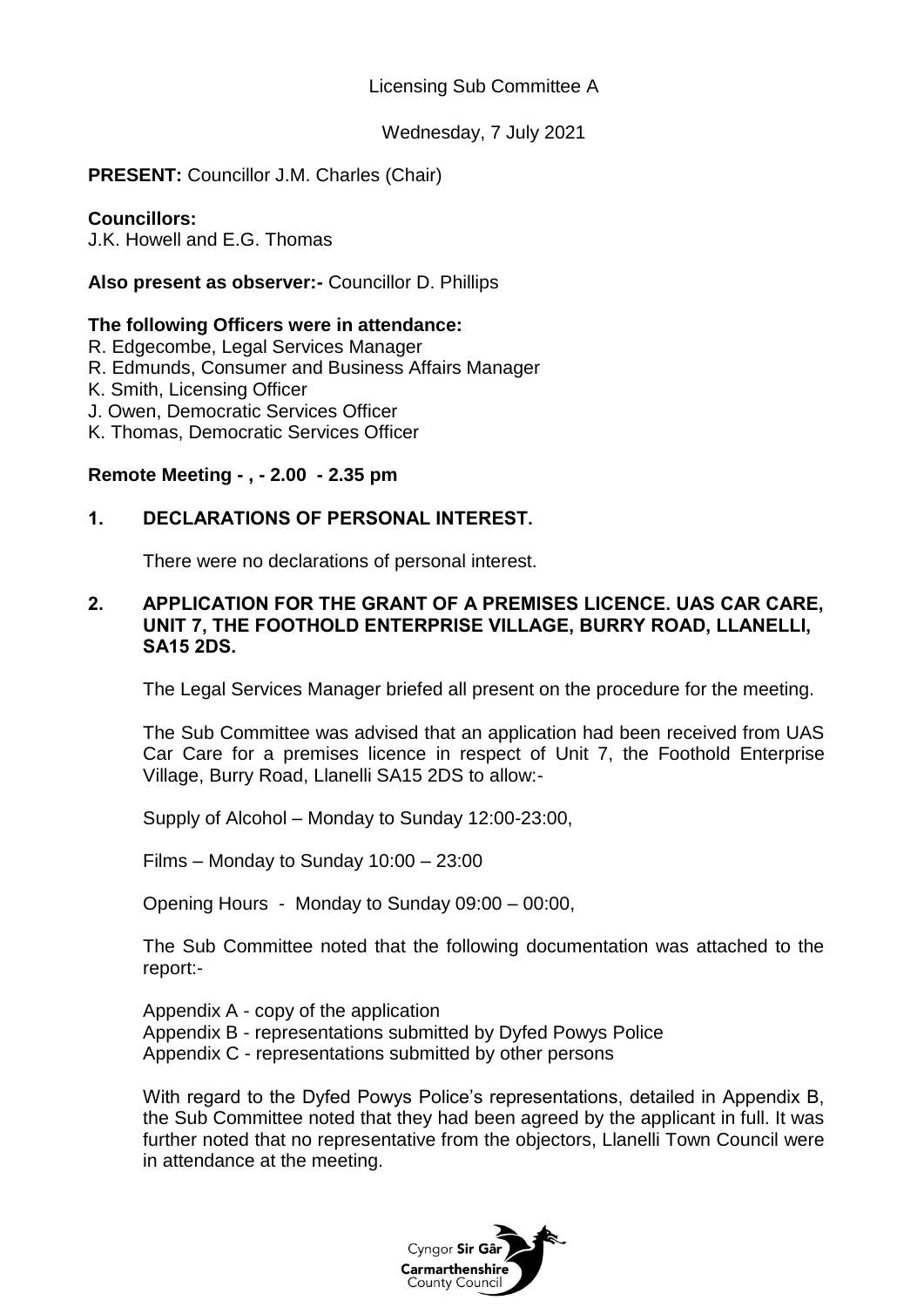The applicant advised the Sub Committee that the purpose of the application was to complement the existing coffee shop open at the premises on weekends only when the garage business was not operational, even though the application sought a licence for 7 days a week. He referred to the objections received from Llanelli Town Council and advised that the nearest licenced premises was situated at Machynys Golf Club and the nearest residential properties were some 10 minutes walking distance away. The Dyfed Powys Police had suggested a number of conditions be attached to the licence and those had been agreed with the police. He confirmed he had also liaised with the County Council's Environmental Health Division and its concerns had been addressed.

All parties were afforded the opportunity of questioning the applicant on his submission.

The Sub-Committee thereupon

### **UNANIMOUSLY RESOLVED to retire into private session in order to receive legal advice pursuant to Paragraph 16 of Schedule 12A of the Local Government Act.**

Following the adjournment, the Sub-Committee reconvened to advise of its decision and, having had regard to relevant paragraphs of the Licensing Authority's Statement of Licensing Policy and the guidance issued by the DCMS and the Home Office, it was.

### **RESOLVED, having considered the evidence placed before the Sub Committee, that the application be granted subject to the conditions agreed with the Dyfed Powys Police.**

### REASONS:

In coming to its decision, the Sub-Committee has made the following findings of fact;

- 1. The premises had not previously had the benefit of a licence.
- 2. No evidence had been presented of a history of alcohol related crime and disorder at or in the immediate vicinity of the premises.
- 3. None of the responsible authorities objected to the granting of a licence.
- 4. The licence conditions requested by the police had been agreed by the applicant.
- 5. The premises was not in close proximity of residential premises.

The Sub-Committee had attached weight to the views of the responsible authorities.

The Sub -Committee recognised that its decision must be based upon real evidence, and that concerns and fears about what might happen if a licence were granted, where unsupported by such evidence, were not matters which they can properly take into account.

Whilst recognising the genuine concerns of the Town Council, the Sub Committee felt that the lack of evidence submitted in support of those concerns means that it cannot be justified in departing from the views of the police in this particular case.